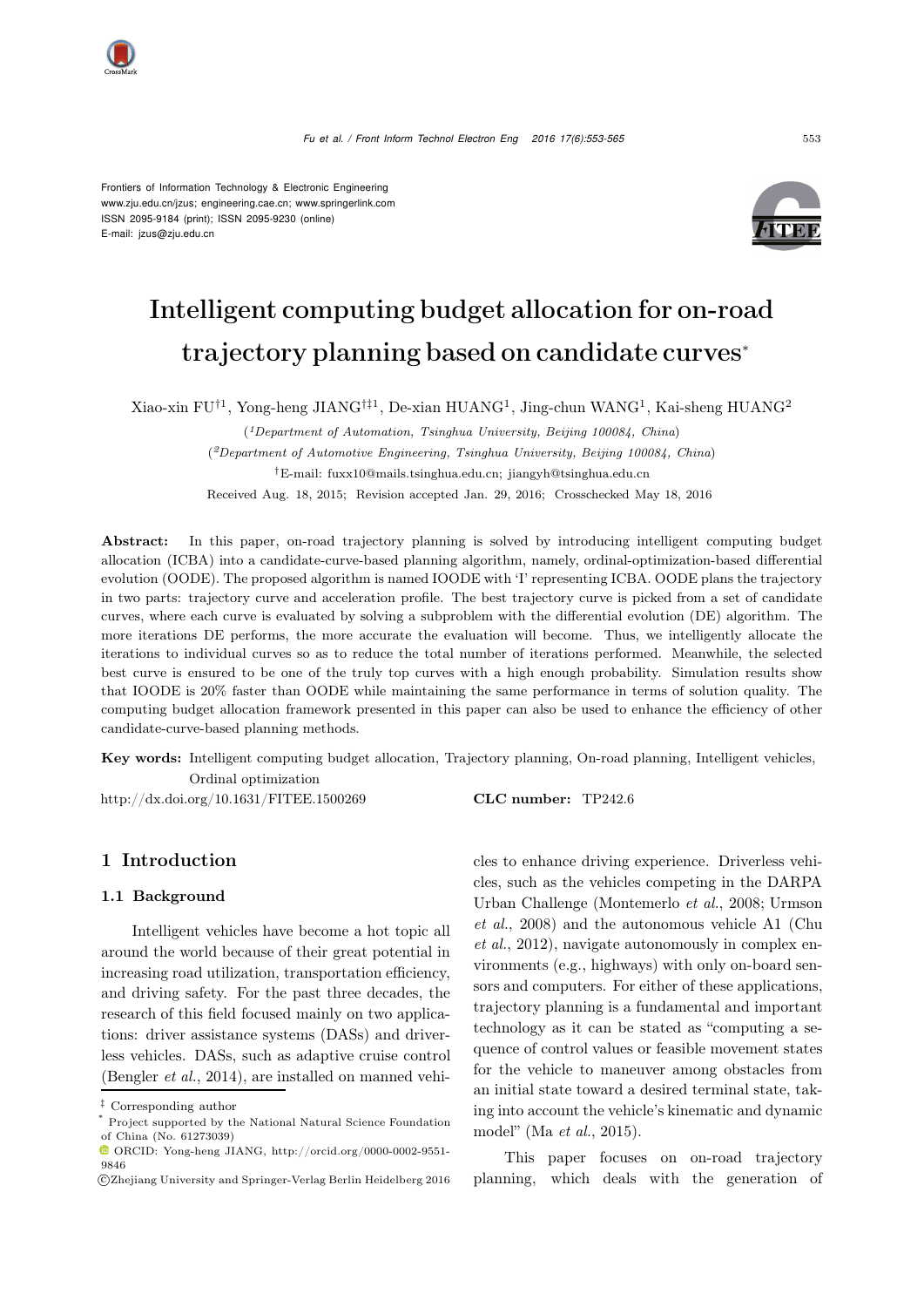trajectories in the urban road environment. This problem is known to be computationally challenging, since a simple version of it, the piano mover's problem, has proven to be PSPACE-hard [\(Reif](#page-12-5), [1979\)](#page-12-5). However, there are more difficulties. To obtain the best driving experience, the trajectory efficiency, safety, comfort, and economy all need to be carefully modeled and optimized, which inevitably introduces computationally expensive trajectory performance evaluation. In addition, the driving environment changes very fast due to the existence of moving obstacles, and thus the planning result needs to be updated in real time, which sets a high requirement for the planning speed. As a consequence, planning efficiency becomes the most significant concern in this problem.

## 1.2 Related work

In the field of on-road vehicle trajectory planning, researchers have proposed a lot of methods, many of which were originally designed for robots. We present an overview of the popular approaches as follows. Their advantages and disadvantages will be discussed. The most concerned criterion, their efficiency (the quality of the returned solution and the real-time performance), will be commented on.

Potential field methods [\(Hilgert](#page-12-6) *et al.*, [2003;](#page-12-6) [Gehrig and Stein, 2007](#page-12-7)) can easily produce a collision-free path in real time, but they suffer from the local optimum problem. Although the distance between the vehicle and obstacles can be adjusted by modifying algorithm parameters, it is hard to model and optimize other complex trajectory costs with potentials (e.g., jerk and collision risk).

State lattice methods [\(Ziegler and Stiller, 2009;](#page-12-8) [McNaughton](#page-12-9) *et al.*, [2011\)](#page-12-9) apply graph-based search to produce the optimal path through a search graph of primitive trajectories (the graph looks like a lattice). With the addition of the vehicle's velocity component to the state space, these methods allow the search algorithm to explore both spatial and temporal dimensions. However, due to the exponential growth of the search space with respect to the resolution of discretization, state lattice methods are not efficient enough for dynamic traffic scenarios.

Sampling-based planning methods save large amounts of computation by building the tree or graph of short trajectories via repeated sampling in the obstacle-free state space instead of using an explicit environment representation. Like state lattice methods, the optimality of the solution depends on the resolution of sampling. Although samplingbased methods, such as rapidly-exploring random tree (RRT) [\(Kuwata](#page-12-10) *et al.*, [2009;](#page-12-10) Ma *[et al.](#page-12-4)*, [2015\)](#page-12-4), have been implemented to work in real time on powerful computers, they cannot run on simple microprocessors [\(Glaser](#page-12-11) *et al.*, [2010\)](#page-12-11), which are more likely and feasible to be applied on commercial vehicles in the near future and will be used in this paper for algorithm simulation.

Parametric planning methods model the trajectories with parametric expressions, e.g., polynomials [\(Papadimitriou and Tomizuka](#page-12-12), [2003\)](#page-12-12) and clothoids [\(Köhler](#page-12-13) *et al.*, [2013\)](#page-12-13), where the unknown parameters are optimized to compute the trajectory solution. These methods are applied mainly in situations with high real-time requirements (such as collision avoidance) because of the benefit of their simplicity. However, since the kinematic constraints are not considered, accurate execution of the produced trajectory would be not easy.

To achieve a trade-off between planning speed and the optimality of the solution, some researchers developed candidate-curve-based planning methods [\(Montemerlo](#page-12-1) *et al.*[,](#page-12-11) [2008](#page-12-1)[;](#page-12-11) [Urmson](#page-12-2) *et al.*, [2008](#page-12-2); Glaser *et al.*, [2010;](#page-12-11) Chu *[et al.](#page-12-3)*, [2012\)](#page-12-3). A set of candidate curves which satisfy vehicle constraints is first generated. Then the best curve is picked from the candidates, and the velocity profile which characterizes how the vehicle velocity changes along that curve is computed. These methods have been successfully applied on driverless vehicles. However, since they either use a linear velocity profile or directly specify the target driving speed, a careful optimization of the velocity profile is lacking. Also, because the best curve and the velocity profile are computed separately, the obtained trajectory is suboptimal.

#### 1.3 Motivation

For the planning methods based on candidate curves, the curves should be distributed densely enough to cover all possible maneuvers on roads. To obtain a globally good trajectory, it is also important to consider the variation of the velocity profile when comparing candidate curves. Thus, the key challenge is how to efficiently select a satisfactory curve from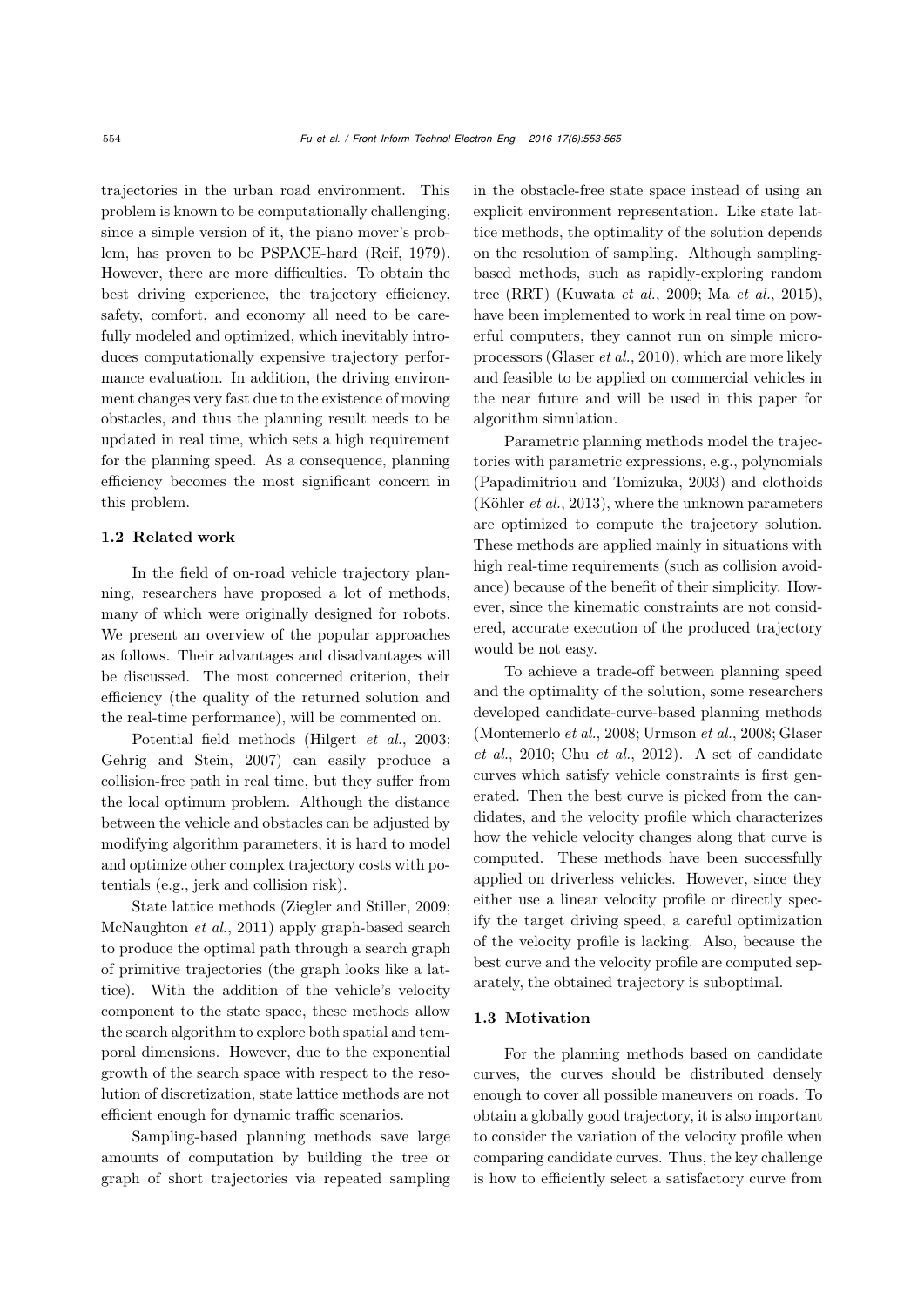the candidates.

In our previous work (Fu *[et al.](#page-12-14)*, [2015](#page-12-14)), based on candidate curves, the planning problem was formulated as a non-linear programming (NLP) model, which optimizes the trajectory curve and the acceleration profile simultaneously (the velocity profile is the integral of the acceleration profile). To solve the NLP model in real time, we developed a hybrid intelligent optimization algorithm named 'ordinaloptimization-based differential evolution' (OODE). OODE compares the rough (biased but computationally easy) performance evaluations of candidate curves, from which a good curve is selected in a short time. Then the acceleration profile was optimized with that curve. OODE can generate a trajectory of time length 1.5 s in 250 ms. The solution was ensured to be globally good enough in the sense of probability.

In Fu *[et al.](#page-12-14)* [\(2015](#page-12-14)), the rough evaluation of each candidate curve is the optimal value of a corresponding objective function, optimized by the differential evolution (DE) algorithm. The more iterations DE performs, the more accurate the evaluation will become. However, since an equal number of iterations is conducted for each curve while we need only to pick the best one, a large amount of computing time is spent on obtaining better evaluations of unconcerned curves. If a larger portion of the computing budget (measured by the total number of iterations for all curves) is allocated to those curves that are critical to identifying the best, the efficiency of OODE can be improved.

The ranking-and-selection (R&S) procedures, which are intended to select the best of a finite set of alternatives, have been extensively researched in the pas[t](#page-12-16) [three](#page-12-16) [decades](#page-12-16) [\(Branke](#page-12-15) *et al.*, [2007;](#page-12-15) Chen and Lee, [2010](#page-12-16); [Chen](#page-12-17) *et al.*, [2015\)](#page-12-17). The best is determined with respect to the largest/smallest mean, but the mean must be inferred via statistical sampling [\(Bechhofer](#page-12-18) *et al.*, [1995](#page-12-18)). There are two points of view on defining the evidence for correct selection, which motivate two categories of approaches to the selection problem: (1) frequentist approaches, e.g., the indifference zone (IZ) [\(Kim and Nelson, 2001\)](#page-12-19); (2) Bayesian approaches, e.g., the expected value of information procedure (VIP) [\(Chick and Inoue](#page-12-20), [2001](#page-12-20)) and the optimal computing budget allocation (OCBA) [\(Chen](#page-12-21) *et al.*, [2000\)](#page-12-21). The IZ approaches typically allocate samples to provide a guaranteed lower bound for the frequentist probability of correct selection. The VIP and OCBA approaches describe the evidence for correct selection with the Bayesian posterior distribution of the unknown mean performance of each alternative, and allocate the further samples to maximize that evidence. A variant of OCBA also proposes a different perspective: minimize the total computation cost with a desired lev[el](#page-12-22) [of](#page-12-22) [selection](#page-12-22) [quality](#page-12-22) [achieved](#page-12-22) [\(](#page-12-22)Chen and Yüesan, [2005](#page-12-22)). The above approaches achieve higher selection efficiency than the plain equal allocation schema.

Note that the procedure of identifying the best curve based on rough curve evaluation in OODE is similar to the R&S procedures. The curve evaluation is random (as DE is a random algorithm) and converges to its true value as the number of iterations increases. Thus, the computing budget can also be allocated sequentially. Inspired by the Bayesian approaches for R&S, we can define a similar measurement of selection quality, based on the posterior distribution of each unknown curve evaluation. Then we allocate the budget intelligently according to that measurement. The computing cost can be reduced. In this paper, the new algorithm is named 'IOODE', short for intelligent OODE.

## 2 Candidate-curve-based trajectory planning

#### 2.1 Trajectory optimization model

The vehicle trajectory is modeled in two parts: the trajectory curve and the acceleration profile. A trajectory curve can be determined by the curve's total length  $s_f$  and a function  $\kappa = u(s)$  from driving distance  $s$   $(0 \leq s \leq s_f)$  to curve curvature  $\kappa$ . Here,  $u(s)$  is implemented as a polynomial function. We combine the polynomial coefficients of  $u(s)$  and  $s_f$  to form a vector of size  $\zeta$ , which is defined to be the trajectory curve's parameter vector  $p \ (p \in \mathbb{R}^{\zeta}).$ Then with  $p$ , we can compute the vehicle's pose vector  $s$  ( $s = [x \, y \theta \, \kappa]^T$ ) at any point of the curve, which consists of position  $(x, y)$ , orientation  $(\theta)$ , and curvature  $(\kappa)$ . The trajectory curve is divided into N segments of equal length, where the vehicle is assumed to move at constant acceleration in each segment.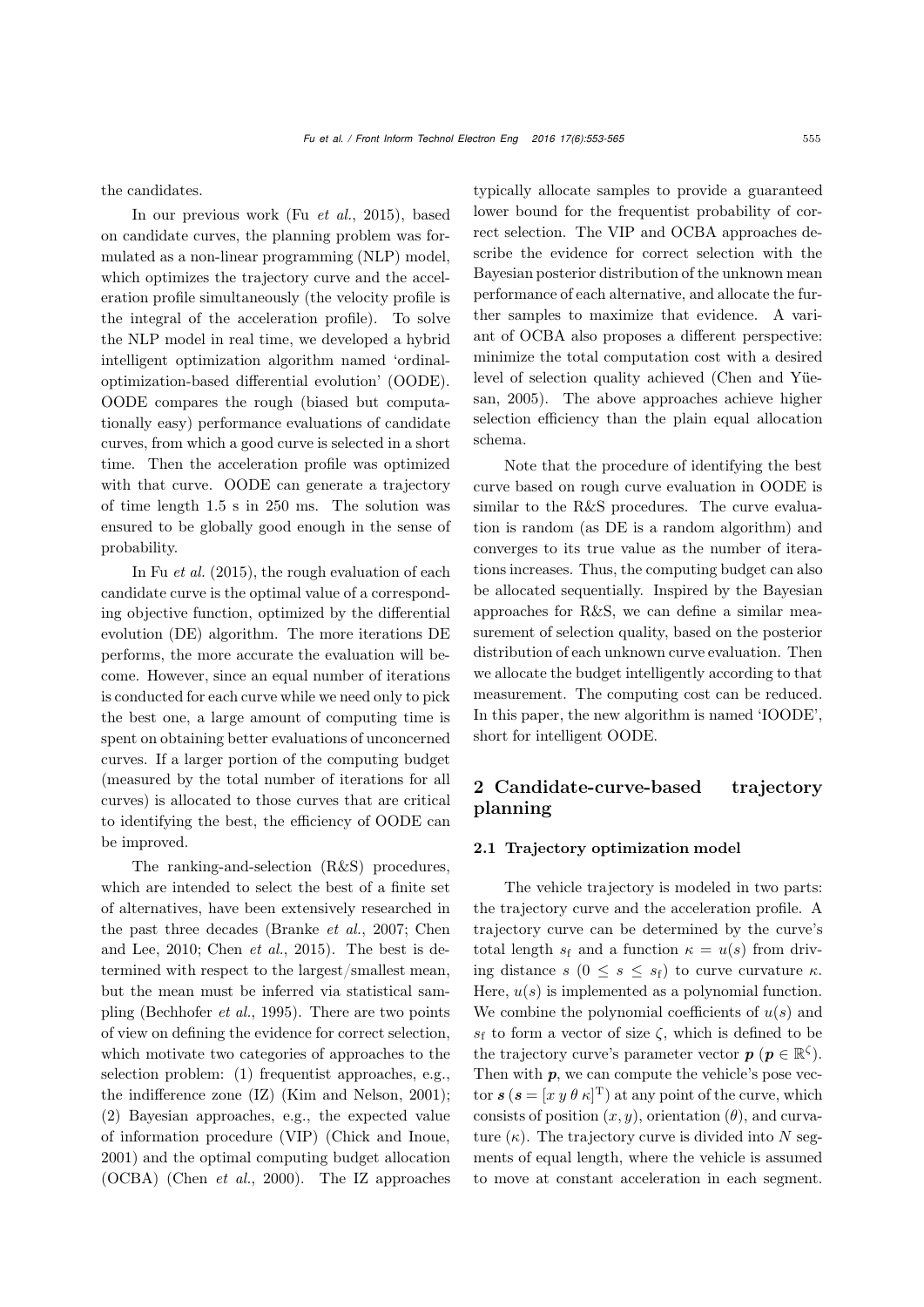The accelerations  $a_1, a_2, \ldots, a_N$  in N segments are stored in the acceleration vector  $\boldsymbol{a}$  ( $\boldsymbol{a} \in \mathbb{R}^N$ ), which denotes the acceleration profile. Therefore, with given  $(p, a)$ , a trajectory is determined.

To evaluate the performance of a trajectory, the vehicle's body is represented by  $K$  circles  $\Phi_1, \Phi_2, \ldots, \Phi_K$  (Fig. [1\)](#page-3-0), which are used to calculate the collision risk between the vehicle and obstacles. The trajectory's static performance evaluation  $J_{\text{path}}(p)$  and dynamic performance evaluation  $J_{\text{drive}}(p, a)$  are computed as the weighted sum of path costs and driving costs, respectively:

$$
J_{\text{path}}(\boldsymbol{p}) = w_{\text{Leng}} \cdot C_{\text{Leng}} + w_{\text{pCurv}} \cdot C_{\text{pCurv}} + w_{\text{dCurv}} \cdot C_{\text{dCurv}} + w_{\text{Offs}} \cdot C_{\text{Offs}},
$$
(1)  

$$
J_{\text{drive}}(\boldsymbol{p}, \boldsymbol{a}) = w_{\text{Time}} \cdot C_{\text{Time}} + w_{\text{pAcce}} \cdot C_{\text{pAcce}} + w_{\text{dAcce}} \cdot C_{\text{dAcce}} + w_{\text{Spd}} \cdot C_{\text{Spd}} + w_{\text{Coll}} \cdot C_{\text{Coll}},
$$
(2)

where  $w_{\text{Leng}}$ ,  $w_{\text{pCurv}}$ ,  $w_{\text{dCurv}}$ ,  $w_{\text{Offs}}$  are the weights of path costs  $C_{\text{Leng}}$ ,  $C_{\text{pCurv}}$ ,  $C_{\text{dCurv}}$ ,  $C_{\text{Offs}}$ , respectively, and  $w_{Time}$ ,  $w_{pAice}$ ,  $w_{dAice}$ ,  $w_{Spd}$ ,  $w_{Coll}$  are the weights of driving costs  $C_{\text{Time}},\ C_{\text{pAcce}},\ C_{\text{dAcce}},$  $C_{\text{Spd}}$ ,  $C_{\text{Coll}}$ , respectively. The computations of path costs and driving costs are given in Table [1,](#page-3-1) where  $\Delta s_f = s_f/N$  is the length of each trajectory curve segment. For the nth trajectory segment, the collision risk is

$$
e_n = \sum_{d=1}^{D} \sum_{k=1}^{K} \rho(v_o, d_o),
$$

where  $\rho(\cdot)$  is an exponential function,  $v_0$  and  $d_0$ are the relative velocity and distance between the kth circle  $\Phi_k$  (which represents the vehicle body,  $k = 1, 2, \ldots, K$ , Fig. [1\)](#page-3-0) and the dth obstacle, respectively, and D is the total number of obstacles.



<span id="page-3-0"></span>Fig. 1 Representation of a vehicle's body

From Table [1,](#page-3-1) trajectory safety is evaluated with the illegal velocity risk  $(C_{Spd})$  and the collision risk  $(C_{\text{Coll}})$ . Trajectory efficiency is evaluated with the

<span id="page-3-1"></span>Table 1 Path costs and driving costs

| $\cos t$                         | Computing formula                                                              | Interpretation                          |
|----------------------------------|--------------------------------------------------------------------------------|-----------------------------------------|
| $C_{\rm Leng}$                   | $s_{\rm f}$                                                                    | Trajectory curve length                 |
|                                  | $C_{\text{pCurv}} \frac{1}{2} \int_0^{s_f} \kappa(s)^2 ds$                     | $\kappa(s)$ is the trajectory           |
|                                  |                                                                                | curve curvature                         |
|                                  | $C_{\text{dCurv}} \frac{1}{2} \int_0^{s_f} \dot{\kappa}(s)^2 ds$               | $\kappa(s)$ is the curve                |
|                                  |                                                                                | curvature derivative                    |
|                                  | $C_{\text{Offs}} = \frac{1}{2} \sum_{n=-\infty}^{N} \chi_n^2 \cdot \Delta s_f$ | $\chi_n$ is the curvature               |
|                                  |                                                                                | difference between                      |
|                                  |                                                                                | trajectory curve<br>and lane centerline |
| $C_{\rm Time}$                   | $t_N$                                                                          | Time consumed for                       |
|                                  |                                                                                | trajectory execution                    |
|                                  | $C_{\text{pAcce}} \sum_{n=1}^{N} a_n^2 \cdot \Delta s_f$                       | $a_n$ is the acceleration               |
|                                  | $C_{\text{dAcce}} \sum_{n=1}^{N} \Delta a_n^2 \cdot \Delta s_f$                | $\Delta a_n$ is the acceleration        |
|                                  |                                                                                | increment                               |
|                                  |                                                                                |                                         |
|                                  | $C_{\mathrm{Spd}}$ $\sum_{n=1}^{N} \eta_n \cdot \Delta s_f$                    | $\eta_n$ is the illegal velocity risk   |
|                                  | $C_{\rm Coll}$ $\sum_{i=1}^{N} e_i \cdot \Delta s_f$                           | $e_n$ is the collision risk             |
| $\Delta s_{\rm f} = s_{\rm f}/N$ |                                                                                |                                         |

trajectory curve length  $(C_{\text{Leng}})$  and the execution time  $(C_{Time})$ . Trajectory economy is evaluated with the integral of the squared curvature  $(C_{pCurv})$  and the sum of the squared accelerations  $(C_{\text{pAcce}})$ . Trajectory comfort (including jerk) is evaluated with the integral of the squared curvature derivative  $(C_{\text{dCurv}})$ and the sum of the squared acceleration increments  $(C_{d \text{Acce}})$ . Therefore,  $J_{\text{path}}(\boldsymbol{p})$  and  $J_{\text{drive}}(\boldsymbol{p}, \boldsymbol{a})$  together describe the comprehensive performance of the vehicle trajectory determined by  $(p, a)$ .

However, since  $p \in \mathbb{R}^{\zeta}$ ,  $a \in \mathbb{R}^N$ , the feasible region of the trajectory solution grows exponentially with the increase of  $\zeta$  and  $N$ . To narrow the search, a set of candidate trajectory curves  $\{ \Gamma_1, \Gamma_2, \ldots, \Gamma_G \}$ is generated, and the best curve is picked from  $\{ \Gamma_1, \Gamma_2, \ldots, \Gamma_G \}.$  Each curve  $\Gamma_g$   $(g \in \mathbb{I}, \mathbb{I})$  $\{1, 2, \ldots, G\}$  is designed to lead the vehicle to a predefined goal pose  $s_q$ . The parameter vector of  $\Gamma_q$ , denoted by  $p_q$ , is obtained by optimizing the static performance evaluation  $J_{\text{path}}(\boldsymbol{p})$ :

$$
\Psi_{g}: \min_{\mathbf{p}} J_{\text{path}}(\mathbf{p}), \quad \mathbf{p} \in \mathbb{R}^{\zeta}
$$
  
s.t.  $f_{i}(\mathbf{s}_{g}, \mathbf{p}) = 0 \ (i = 1, 2, 3, 4), \ l(\mathbf{p}) > 0,$  (3)

where  $f_i(\mathbf{s}_q, \mathbf{p})=0$  is defined for each component of the pose vector for  $i = 1, 2, 3, 4$ , to guarantee that the curve determined by  $p$  is ended with  $s_q$ , and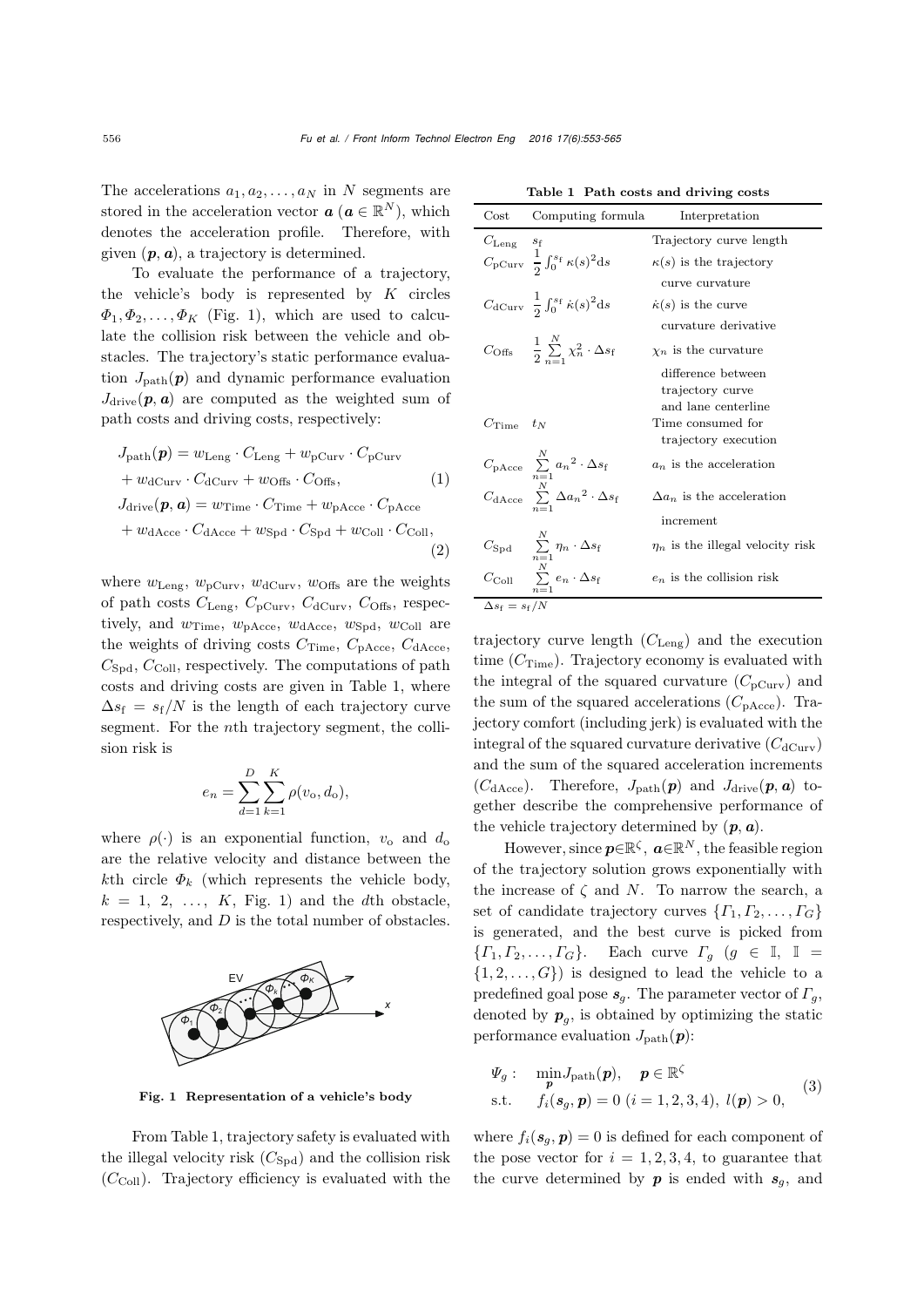$l(\boldsymbol{p}) = s_f > 0$  is introduced to bound the element  $s_f$ of *p*.

Now with G candidate trajectory curves, the vehicle trajectory is planned by optimizing the trajectory curve index g and the acceleration vector *a* in the following NLP model:

$$
\Pi_1: \min_{g,\mathbf{a}} [J_1(g) + J_2(g,\mathbf{a})], \quad g \in \mathbb{I}, \mathbf{a} \in \mathbb{R}^N,
$$
  
s.t.  $h_j(\mathbf{a}) \ge 0, \quad j = 1, 2, ..., 2N,$  (4)

where  $h_j(\boldsymbol{a}) \geq 0$   $(j = 1, 2, ..., 2N)$  are the boundary constraints for the elements in *a*. Since  $J_1(g) = J_{\text{path}}(\boldsymbol{p}_q)$  and  $J_2(g, \boldsymbol{a}) = J_{\text{drive}}(\boldsymbol{p}_q, \boldsymbol{a}),$  $[J_1(g) + J_2(g, a)]$  is the performance evaluation of the trajectory determined by  $(p_q, a)$ . For details about the trajectory optimization model, please refer to Fu *[et al.](#page-12-14)* [\(2015](#page-12-14)).

#### 2.2 Framework of OODE

The search space can be much reduced by introducing candidate curves, but it is still challenging to solve  $\Pi_1$ , because trajectory evaluation is quite time-consuming  $(J_2(q, a)$  involves complex non-linear costs, e.g.,  $C_{\text{Coll}}$ ) while  $\Pi_1$  needs to be solved in real time. Therefore, OODE is proposed to solve  $\Pi_1$ .

First,  $\Pi_1$  is rewritten in a two-layer form as  $\min_{g} \left[ \min_{\mathbf{a}} \left( J_1(g) + J_2(g, \mathbf{a}) \right) \right]$ , which can be further decomposed into an inner-layer problem  $\Omega<sub>g</sub>$  and an outer-layer problem  $\Pi_2$ :

$$
\Omega_g: \quad \min_{\mathbf{a}} J_2(g, \mathbf{a}), \quad \mathbf{a} \in \mathbb{R}^N
$$
  
s.t. 
$$
h_j(\mathbf{a}) \ge 0, \quad j = 1, 2, \dots, 2N,
$$
 (5)

$$
\Pi_2: \quad \min_g J_\mathcal{O}(g), \quad g \in \mathbb{I}, \tag{6}
$$

where  $J_O(g) = J_1(g) + \min_{\alpha} J_2(g, \alpha)$  depends on the optimal objective function value of  $\Omega_q$ . Since  $J_{\Omega}(q)$ represents the performance evaluation of the optimal trajectory on curve  $\Gamma_q$  (with given  $p_q$ , only  $\boldsymbol{a}$  is optimized),  $J_{\text{O}}(g)$  can be seen as the evaluation of  $\Gamma_g$ . Then solving  $\Pi_2$  means picking the best curve from  ${T_q: g \in \mathbb{I}}$  by comparing evaluation  $J_{\mathcal{O}}(g)$ .

OODE is designed based on ordinal optimization (OO), which has two tenets: (1) 'order' is easier than 'value'; (2) settle for the 'good enough' instead of insisting on obtaining the 'best' (Ho *[et al.](#page-12-23)*, [2007\)](#page-12-23). As only the curve index g is optimized in  $\Pi_2$ , it is

unnecessary to compute the accurate curve evaluation  $J_{\mathcal{O}}(g)$ . If we settle for obtaining a good enough curve from  $\{ \Gamma_q : g \in \mathbb{I} \}, \Pi_2$  can be solved efficiently by comparing the rough curve evaluations (biased but computationally easy) instead of  $J_{\Omega}(q)$ .

The two-step framework of OODE is shown in Fig. [2.](#page-4-0) In step 1, for each candidate curve  $\Gamma_q$   $(g \in \mathbb{I}),$  $J_1(g)$  is directly computed with  $p_q$ , and then  $\Omega_q$ is roughly solved by the DE algorithm. 'Roughly' means that a lower trajectory model resolution is applied: (1) The trajectory curve is divided more crudely. The number of trajectory segments takes  $N_c$  ( $N_c$  < N) instead of N, which reduces the problem size of  $\Omega_q$ . (2) The vehicle body representation is simplified. The vehicle body is represented by  $K_c$  ( $K_c$  < K) circles, which simplifies the calculation of trajectory evaluation. Let  $a_{\text{copt},g}$  denote the rough solution of  $\Omega<sub>q</sub>$  after DE performs I iterations. The rough evaluation of  $\Gamma_g$ , denoted by  $\hat{J}_O(g, I)$ , is computed as

<span id="page-4-1"></span>
$$
\hat{J}_{\mathcal{O}}(g, I) = J_1(g) + J_2(g, \mathbf{a}_{\text{copt},g}). \tag{7}
$$

Then the 'best' curve in  $\{ \Gamma_g : g \in \mathbb{I} \}$ , denoted by  $\Gamma_{\tilde{g}}$ , is determined by solving  $\tilde{g} = \arg \min_{g \in \mathbb{I}} \hat{J}_{\mathcal{O}}(g, I)$ . In step 2, the acceleration profile is optimized on curve  $\Gamma_{\tilde{g}}$ . Then  $\Omega_{\tilde{g}}$  is 'accurately' solved by applying the original trajectory model resolution. Let  $a_{\tilde{q}}$  denote the accurate solution of  $\Omega_{\tilde{q}}$ . The solution finally returned by OODE is  $(p_{\tilde{a}}, a_{\tilde{q}})$ . OODE can obtain a 'good enough' trajectory curve without consuming too much time, and then focuses on optimizing the acceleration profile with the obtained curve.



<span id="page-4-0"></span>Fig. 2 Framework of ordinal-optimization-based differential evolution (OODE)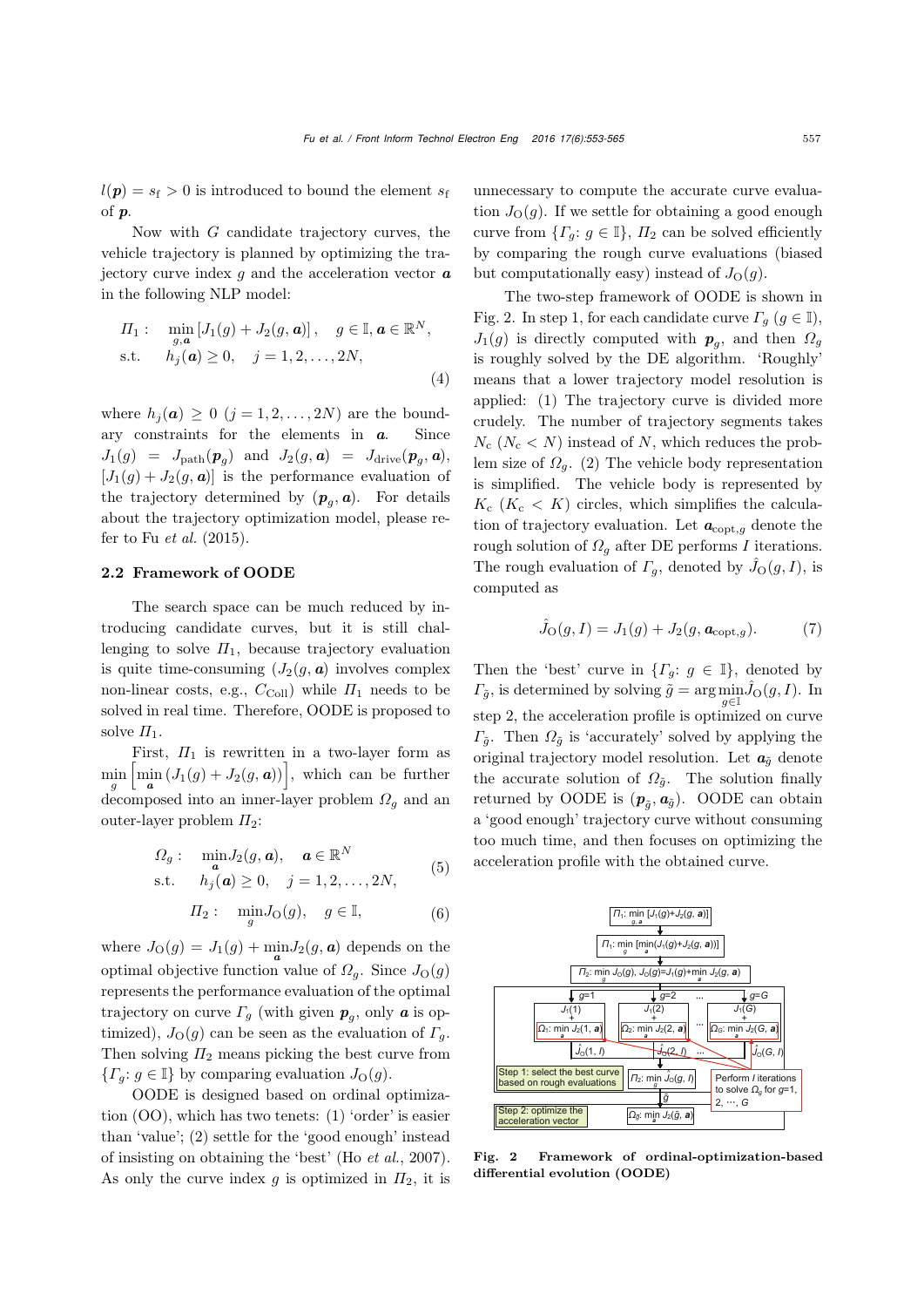Note that OODE performs an equal number (I) of iterations in solving  $\Omega_q$  for different g. In other words, during the computation of evaluation  $\hat{J}_O(g,I)$ , equal quantities of the computing budget are allocated to different curves. However, as  $\hat{J}_O(g,I)$  becomes more accurate with the increase of I while we pick only the best curve, we can allocate more budget to the curves that are more likely to be wanted, so as to accelerate the identification of the best. Then the efficiency of OODE is enhanced.

### 3 IOODE

#### 3.1 Framework of IOODE

The algorithm IOODE is developed by introducing intelligent computing budget allocation into OODE. To show the feasibility of this idea, we first demonstrate the influence of rough curve evaluation on the solution quality. For a set of candidate curves  ${T<sub>q</sub>: g = 1, 2, ..., G}$  within a given traffic scenario, we compute their accurate evaluations  $J_{\mathcal{O}}(g)$  by accurately solving  $\Omega_g$ , so that the real rank of each curve in all curves is obtained. Then for each of these curves, four rough evaluations  $\hat{J}_O(g, I)$  (I = 20, 40, 60, 80) are computed by roughly solving  $\Omega<sub>g</sub>$ . By comparing  $\hat{J}_O(1,I), \hat{J}_O(2,I), \ldots, \hat{J}_O(G,I)$ , we pick the curve with the best rough evaluation and record its real rank. We perform this evaluating and comparing process 500 times, and use the top rank percentage (TRP) to denote the percentage of the experiments where the selected curve truly ranks in the top- $\xi\%$  of all curves. Then we can compute the TRPs of the above four rough evaluations at  $\xi\% = 2\%, 4\%, \ldots, 10\%,$  which are listed in Ta-ble [2.](#page-5-0) An example of rough evaluations  $\hat{J}_O(g, I)$  at  $I = 20, 80, \infty$  and accurate evaluations  $J<sub>O</sub>(q)$  are given in Fig. [3,](#page-5-1) where curves 1–31 are right lane change curves, curves 32–62 are left lane change curves, and curve 63 is a lane keeping curve.

<span id="page-5-0"></span>Table 2 Top rank percentages of four rough curve evaluations

| I  | Top rank percentage |         |                           |        |            |  |
|----|---------------------|---------|---------------------------|--------|------------|--|
|    | $\text{top-}2\%$    |         | $top-4\%$ top-6\% top-8\% |        | $top-10\%$ |  |
| 20 | 23%                 | 42\%    | 66%                       | $92\%$ | 96%        |  |
| 40 | 34\%                | 80\%    | 93%                       | 100%   |            |  |
| 60 | 45%                 | 99%     | 100%                      |        |            |  |
| 80 | 17%                 | $100\%$ |                           |        |            |  |



<span id="page-5-1"></span>Fig. 3 Evaluations of  $G$   $(G = 63)$  candidate trajectory curves: (a)  $\hat{J}_O(g, 20)$  vs.  $J_O(g)$ ; (b)  $\hat{J}_O(g, 80)$  vs.  $J_{\mathcal{O}}(g)$ ; (c)  $\hat{J}_{\mathcal{O}}(g, \infty)$  vs.  $J_{\mathcal{O}}(g)$ 

The relationship between rough and accurate curve evaluations can be described as

$$
\hat{J}_{\mathcal{O}}(g, I) = J_{\mathcal{O}}(g) + E_{\mathbf{c}} + E_{\mathbf{i}}(I), \tag{8}
$$

where  $E_c$  and  $E_i(I)$  are the errors due to the reduced trajectory model resolution and insufficient iteration, respectively. Note that  $E_c$  depends on how much the model resolution is decreased, and  $E_i(I)$  ( $E_i(I)$ ) 0) tends to 0 as I goes to infinity. Table [2](#page-5-0) and Fig. [3](#page-5-1) show that the real rank of the selected curve determined by solving  $\min_{g} \hat{J}_{\mathcal{O}}(g, I)$  is improved in the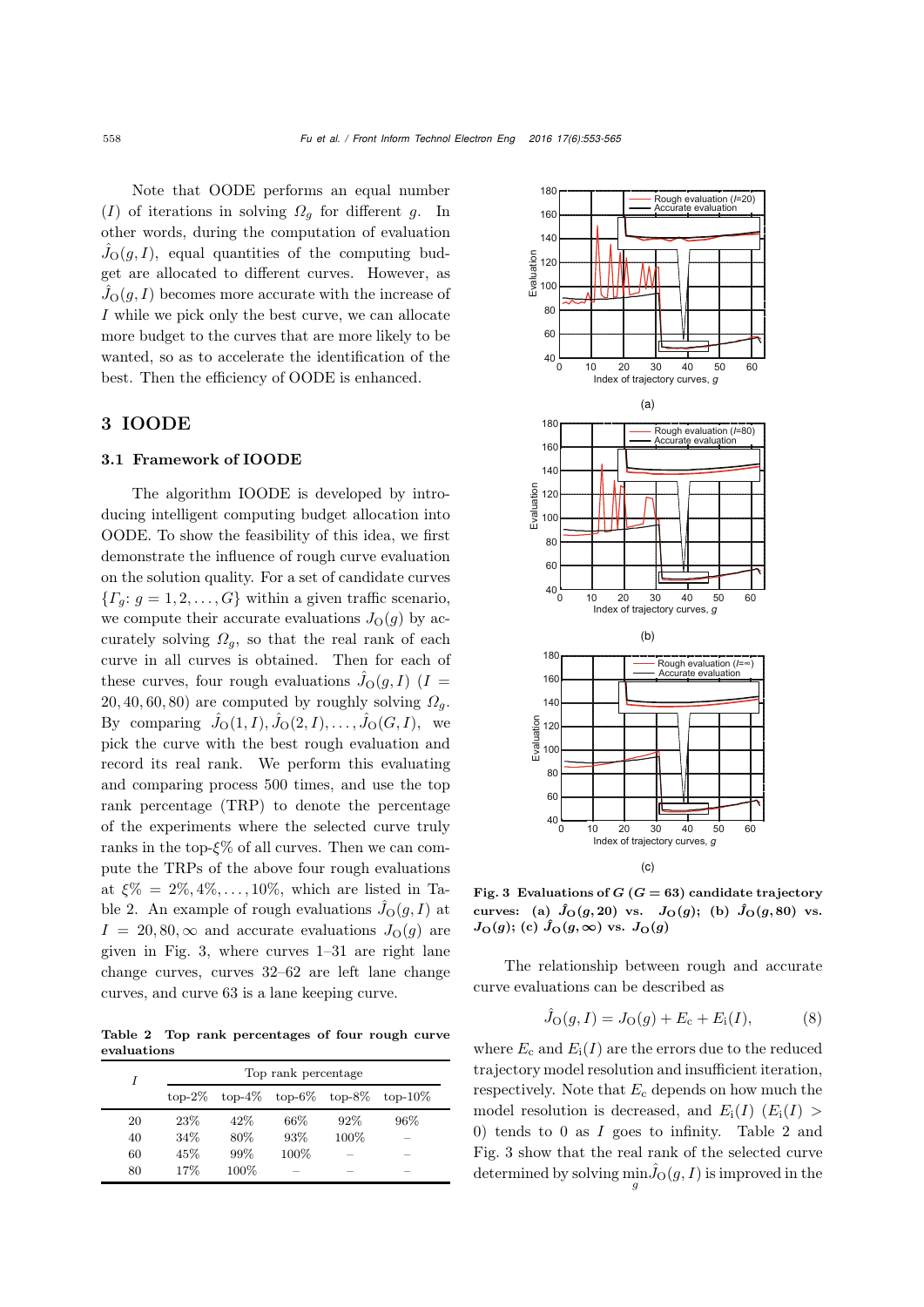sense of probability with the increase of  $I$ . When  $I =$ 80, the selected curve truly ranks in the top-4% with probability 1.00. Note that the rough evaluations in Fig. 3a are enough to identify some curves which are impossible to be the truly best (e.g., curves 1–31), and thus we do not have to iterate 80 times for every curve.

We want to allocate the iterations intelligently so that the total number of iterations can be reduced. As shown in Fig. [4,](#page-6-0) we do the allocation in an iterative way. Let Q represent the set of all candidate curves. A subset of  $\mathbb{Q}$ , denoted by  $\mathbb{P}_l$ , is defined to contain the promising curves which have potential to be selected as the best, with  $l$  being the number of performed allocation procedures.  $\mathbb{P}_l$  is initialized as  $\mathbb{P}_0 = \mathbb{Q}$ . Each time instead of  $\mathbb{Q}$ , we allocate only the computing budget to the elements in  $\mathbb{P}_l$  with  $I_c$ iterations performed for each curve. Thus, the rough evaluation  $\hat{J}_O(g, \tau_g)$  is updated to be  $\hat{J}_O(g, \tau_g + I_c)$ , where  $\tau_g$  is the number of iterations performed for curve  $\Gamma_g$ . After that, by comparing the evaluations of all candidate curves, the promising ones are picked out from  $\mathbb Q$  to make up the set  $\mathbb P_{l+1}$ . This process is repeated until only one promising curve is selected (i.e.,  $|\mathbb{P}_{l+1}| = 1$ ) or the largest allowed number of allocation procedures is reached (i.e.,  $l + 1 = L_{\text{max}}$ ). Then the curve with the best rough evaluation is selected and its curve index is saved in  $\tilde{g}$ . Step 2 of IOODE is the same as the one of OODE.

Compared with OODE, IOODE always concentrates the computing resource on promising designs, and thus achieves higher efficiency. However, each time the promising curves should be carefully se-



<span id="page-6-0"></span>Fig. 4 Framework of IOODE

lected to minimize the number of selected curves. We should also ensure that the truly best curve is selected with a high enough probability.

As I increases,  $\hat{J}_O(g, I)$  converges to the true evaluation  $\hat{J}_O(g,\infty)$ . For the purpose of comparing curves which have executed various numbers of iterations, it is natural to predict  $\hat{J}_O(g,\infty)$  based on the values of  $\hat{J}_O(g, I)$  at  $I = 1, 2, \ldots, \tau_g$  for each curve  $\Gamma_q$ . Then based on the prediction results we determine the promising curves in  $Q$ . Thus, the evaluation prediction model (EPM) is developed. The prediction result is denoted by  $Y_q$ . Then because of the random prediction error in  $Y_g$ , EPM further computes the posterior probability distribution (PD) of  $\hat{J}_O(g,\infty)$ , which is denoted by the PD of random variable  $X_g$ . Each time,  $Y_g$  and  $X_g$  of the curves in  $\mathbb{P}_l$  are updated and sent into the curve selection model (CSM). CSM determines  $\mathbb{P}_{l+1}$  based on the probability that the truly best is contained in  $\mathbb{P}_{l+1}$ . This process is shown in Fig. [5.](#page-6-1) Details of EPM and CSM will be given in the next two subsections.

Figs. [4](#page-6-0) and [5](#page-6-1) show how to iteratively allocate the computing budget to promising designs, which can also be generalized to other candidate-curve-based planning methods. The key is the EPM whose evaluation accuracy depends on the consumed computational resource, and the CSM which determines the promising designs based on uncertain or biased evaluations.

#### 3.2 Predicting rough curve evaluation

The promising curves in Q are determined by comparing  $\hat{J}_O(g,\infty)$ . Because  $\hat{J}_O(g,I)$  converges when  $I$  increases, we can predict the limit of the sequence  $\{z(n)\}\ (z(n) = \hat{J}_{\mathcal{O}}(g, n))$  as the estimation of  $\hat{J}_O(g,\infty)$ .



<span id="page-6-1"></span>Fig. 5 Picking out the promising curves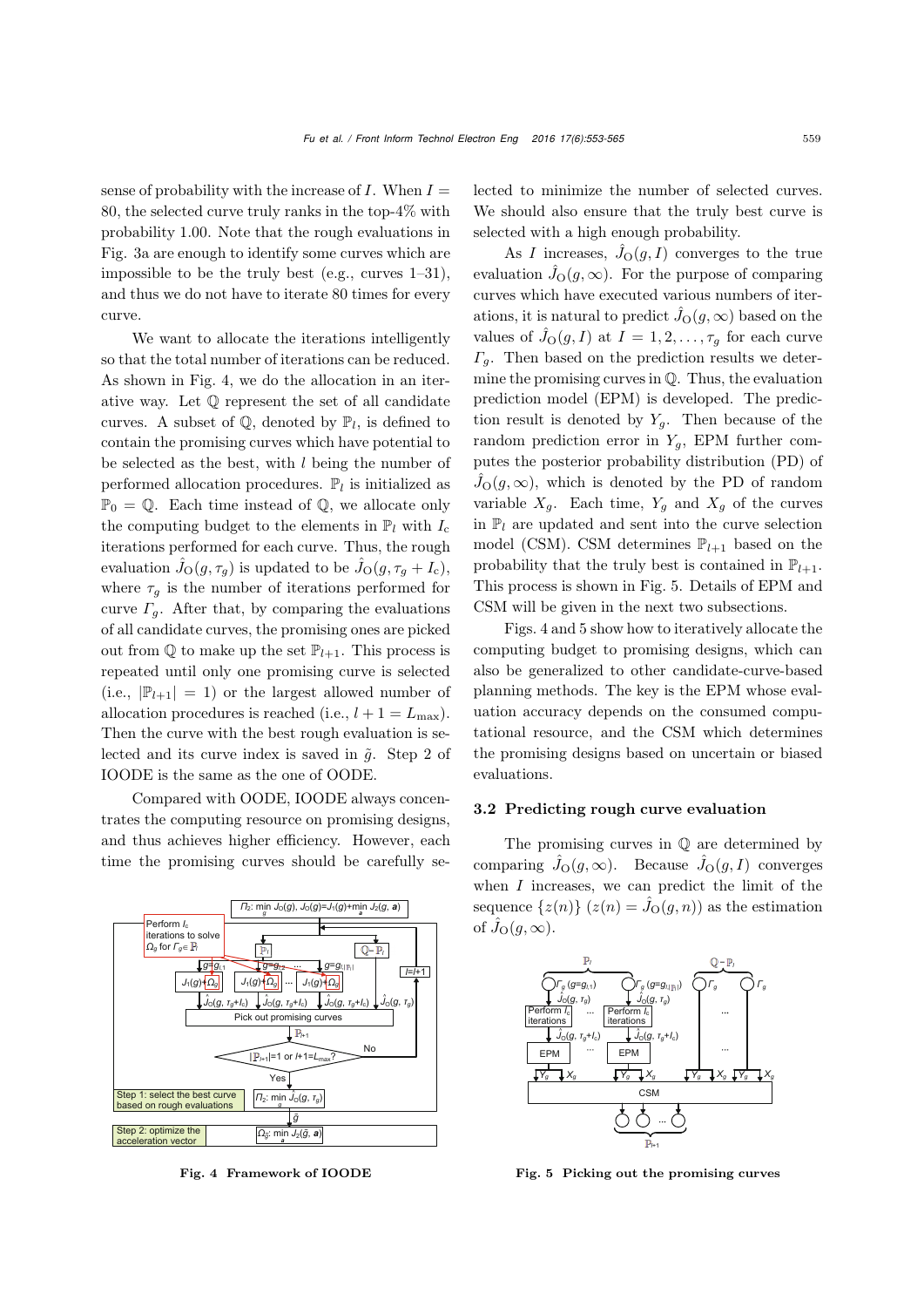For curve  $\Gamma_g$  in  $\mathbb{P}_l$ , since  $\tau_g$  iterations have been performed in roughly solving  $\Omega_q$ , we can compute the rough curve evaluation  $\hat{J}_O(g, I)$  at  $I =$  $1, 2, \ldots, \tau_g$  with Eq. [\(7\)](#page-4-1), so the sequence  $\{z(n)$ :  $n = 1, 2, \ldots, N$ ,  $N = \tau_q$  is obtained. EPM uses a power function curve  $z = \hat{z}(\theta, n)$  to fit the points  $(1, z(1)), (2, z(2)), \ldots, (N, z(N))$  in the Cartesian nz coordinate plane, and computes  $\hat{z}(\theta,\infty)$  as the estimate of  $z(\infty)$ . Here,  $\hat{z}(\theta, n)$  is defined as

$$
\hat{z}(\boldsymbol{\theta}, n) = A \cdot n^{-B} + C,\tag{9}
$$

where  $\theta = [A \ B \ C]$ , with A, B, and C all being positive real numbers. The relationship between  $\hat{z}(\theta,\infty)$ and  $z(\infty)$  is shown in Fig. [6,](#page-7-0) where the green points represent  $(1, z(1)), (2, z(2)), \ldots, (N, z(N))$ , and the red points represent  $(N + 1, z(N+1)), (N + 2, z(N +$  $2),\ldots,(\infty,z(\infty)).$ 



<span id="page-7-0"></span>Fig. 6 Prediction of curve evaluation. References to color refer to the online version of this figure

The fitting error is defined to be  $W_N(\theta)$  =  $\sum^N$  $\sum_{n=1}^{N} w_n \cdot (z(n) - \hat{z}(\boldsymbol{\theta}, n))^2$ , where  $w_n$  is the weight of the nth error. Thus, the fitting goal is to compute  $\boldsymbol{\theta} = \text{argmin } W_N(\boldsymbol{\theta})$ . To maximize comput*θ* ing efficiency, EPM is designed to work in an iterative way. With  $n$  starting from one, every time a new point  $(n, z(n))$  comes,  $\theta_{n-1}$  is updated as  $\theta_n =$  $\theta_{n-1} + \Delta \theta_n$ . The derivation of  $\theta_n = \theta_{n-1} + \Delta \theta_n$ can be found in Bai *[et al.](#page-12-24)* [\(2012\)](#page-12-24). Then for curve  $\Gamma_g$ ,  $\hat{z}(\theta, \infty)|_{\theta_N}$  is the prediction result for  $\hat{J}_O(g, \infty)$ , which is denoted by  $Y_q$ .

However, there exists prediction error ERR between  $Y_g$  and  $\hat{J}_O(g,\infty)$ . We have

$$
Y_g = \hat{J}_O(g, \infty) + \text{ERR},\tag{10}
$$

where ERR is stochastic due to the randomness of the elements in  $\{z(n)\}\$ . In this study, we use the empirical distribution of ERR, which is obtained offline, to compute the posterior PD of  $\hat{J}_O(g,\infty)$ . Totally 1000 trajectory curves that start and end with random pose vectors are generated. For each of these curves  $(\Gamma_g)$ ,  $\hat{J}_O(g,\infty)$  is computed. Then EPM is applied to predict  $Y_g$  based on different numbers of iterations (I) and compute  $\text{ERR} = Y_g - \hat{J}_O(g, \infty)$ . Consequently, with a given  $I$ , we have 1000 samples of ERR, so that the empirical distribution of ERR can be computed. Fig. [7](#page-7-1) shows the empirical distributions of ERR at  $I = 20, 40, 60, 80$ . The variance of ERR decreases with the increase of I. By investigating the samples of ERR, we also find that the randomness of ERR is mainly due to the fact that DE is a random algorithm, but is not very related to the curve being evaluated. Thus, the discrete distributions in Fig. [7](#page-7-1) are directly used to compute the posterior PD of  $\hat{J}_O(g,\infty)$  (denoted by the PD of  $X_g$ ,  $X_q = Y_q - ERR$ ).



<span id="page-7-1"></span>Fig. 7 Empirical distributions of ERR

#### 3.3 Selecting the promising curves

For each curve  $\Gamma_q$ , both the predicted rough evaluation  $(Y_q)$  and the posterior PD of the true rough evaluation (PD of  $X_q$ ) are known. CSM is applied to select the promising curves from Q.

Let  $Y_{[1]} \leq Y_{[2]} \leq \cdots \leq Y_{[G]}$  be the ordered predicted evaluations of candidate curves. Let  $X_{[1]}$ ,  $X_{[2]}, \ldots, X_{[G]}$  be a permutation of the variables  $X_1, X_2, \ldots, X_G$ , where  $X_{[q]}$  corresponds to the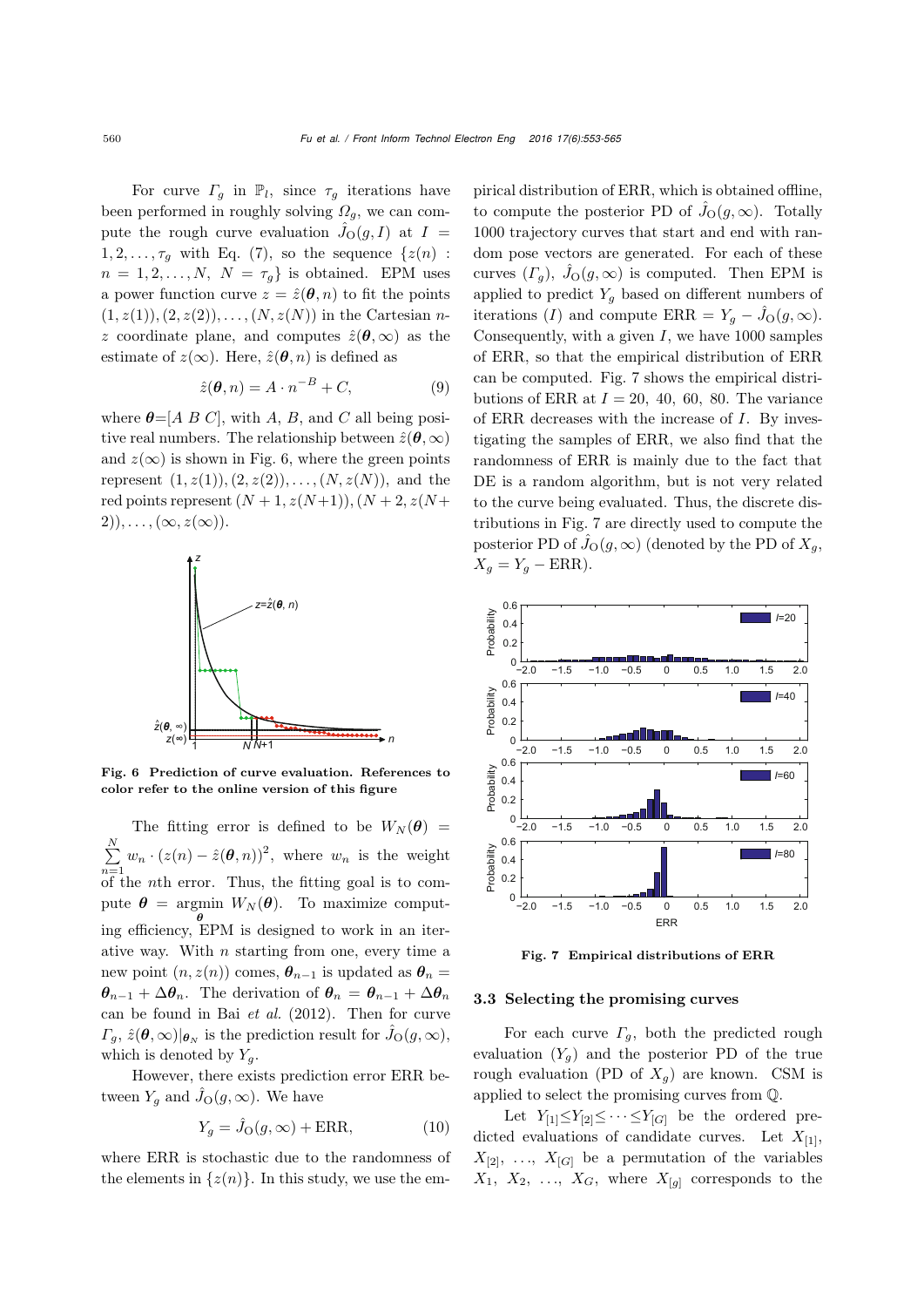same curve as  $Y_{[g]}$  for  $g=1, 2, \ldots, G$ . Note that  $X_{[1]}$ ,  $X_{[2]}, \ldots, X_{[G]}$  may not satisfy  $X_{[1]} \leq X_{[2]} \leq \cdots \leq X_{[G]}$ due to the error ERR. Then the curves corresponding to  $Y_{[1]}$ ,  $Y_{[2]}$ , ...,  $Y_{[q]}$  (1≤q≤G) are selected as the promising curves. A measurement of selection quality is defined to be the probability that the truly best (the smallest element) of  $X_{[1]}, X_{[2]}, \ldots, X_{[G]}$ , denoted by  $X_{\text{best}}$ , is included in the set  $\{X_{[1]}, X_{[2]}, \ldots, X_{[q]}\}.$  Therefore, the goal is to minimize  $q$  with a high enough value of this probability ensured, i.e.,

$$
A: \min q, \quad q \in \mathbb{N}, \ 1 \le q \le P
$$
  
s.t. 
$$
P\{X_{\text{best}} \in \{X_{[1]}, X_{[2]}, \dots, X_{[q]}\}\} \ge r\%,
$$
(11)

where  $P{E}$  is the probability that the event E occurs.

We define

<span id="page-8-0"></span>
$$
P_{\rm B} \triangleq P\{X_{\rm best} \in \{X_{[1]}, X_{[2]}, \dots, X_{[q]}\}\}\
$$
  
= 1 - P\{X\_{\rm best} \in \{X\_{[q+1]}, X\_{[q+2]}, \dots, X\_{[G]}\}\}\n  
= 1 - \sum\_{g=q+1}^{G} P\{X\_{\rm best} = X\_{[g]}\}. (12)

With the discrete distributions of  $X_{[1]}$ ,  $X_{[2]}$ , ...,  $X_{[G]}$ , we have

<span id="page-8-1"></span>
$$
P\{X_{\text{best}} = X_{[g]}\} = \sum_{r} \left[ P\{m_r \le X_{[g]} < m_{r+1}\} \right]
$$
\n
$$
\cdot \prod_{p=1, p \ne g}^{G} P\{X_{[p]} \ge m_{r+1}\} \Big],
$$
\n(13)

where  $[m_r, m_{r+1}]$  is the rth interval of  $X_{[q]}$  in its distribution. Thus, with a given  $q$ ,  $P_\text{B}$  can be computed with Eqs. [\(12\)](#page-8-0) and [\(13\)](#page-8-1).

For the integer programming problem  $\Lambda$ , the computing burden of  $P_\text{B}$  is not heavy. Thus, a 'trial and error' method is applied to solve it. The C style pseudo code is shown in Algorithm 1.

| <b>Algorithm 1</b> Algorithm for solving $\Lambda$ |  |  |
|----------------------------------------------------|--|--|

| 1: $P_{\rm B} \leftarrow 1$ // Initialize $P_{\rm B}$              |
|--------------------------------------------------------------------|
| 2: $q \leftarrow G$ // Initialize the solution                     |
| $3:$ loop                                                          |
| 4: $P_{\rm B} \leftarrow P_{\rm B} - P\{X_{\rm best} = X_{[q]}\}\$ |
| 5: if $P_{\rm B} < r\%$ then                                       |
| 6: break                                                           |
| $7:$ end if                                                        |
| 8: $q \leftarrow q-1$                                              |
| $9:$ end loop                                                      |
| 10: $q \leftarrow q$ // Return the solution                        |
|                                                                    |

The 'trial and error' method cannot guarantee that the obtained  $q$  is globally optimal, but the solution is sufficient for the fast selection of promising curves from candidates.

## 4 Simulation results

In this section, the planning results and performance of IOODE are demonstrated and analyzed. All the simulations are performed in Visual Studio 2010 using an Intel<sup>®</sup> Core<sup>TM</sup> i5 CPU M 480@2.67 GHz with 2.0 GB RAM. A typical traffic scenario on straight roads, which includes three dynamic obstacles (vehicles)  $\alpha, \beta, \gamma$ , is considered. All obstacles are assumed to move along the lane centerlines at constant speeds. The initial state of the scenario is denoted by a set of scenario parameters, whose meanings are shown in Fig. [8.](#page-8-2) Parameters  $\kappa_0$ ,  $\theta_0$ ,  $y_0$ ,  $v_0$ , and  $a_0$  are the Ego vehicle (EV)'s initial curvature, orientation, lateral position, velocity, and acceleration, respectively. Parameters  $x_{\alpha}, x_{\beta}, x_{\gamma}$  are the longitudinal distances between  $\alpha, \beta, \gamma$  and EV, respectively. Parameters  $v_{\alpha}$ ,  $v_{\beta}$ , and  $v_{\gamma}$  are the velocities of  $\alpha$ ,  $\beta$ , and  $\gamma$ , respectively. A problem instance of trajectory planning can be represented by the scenario parameters. We simulate four specific scenarios (S1, S2, S3, S4), and introduce a test set of 2000 scenarios, whose scenario parameters take random values. Let SR denote such a random scenario. The parameters of S1, S2, S3, S4, and SR are given in Table [3.](#page-9-0) The parameters of IOODE are listed in Table [4.](#page-10-0)

### 4.1 Trajectory planning results

IOODE is applied to plan trajectories in scenarios S1 and S2. The planning results are shown in Figs. [9](#page-9-1) and [10,](#page-9-2) respectively. Figs. 9a and 10a demonstrate the positions of obstacles and EV at



<span id="page-8-2"></span>Fig. 8 Initial state of the traffic scenario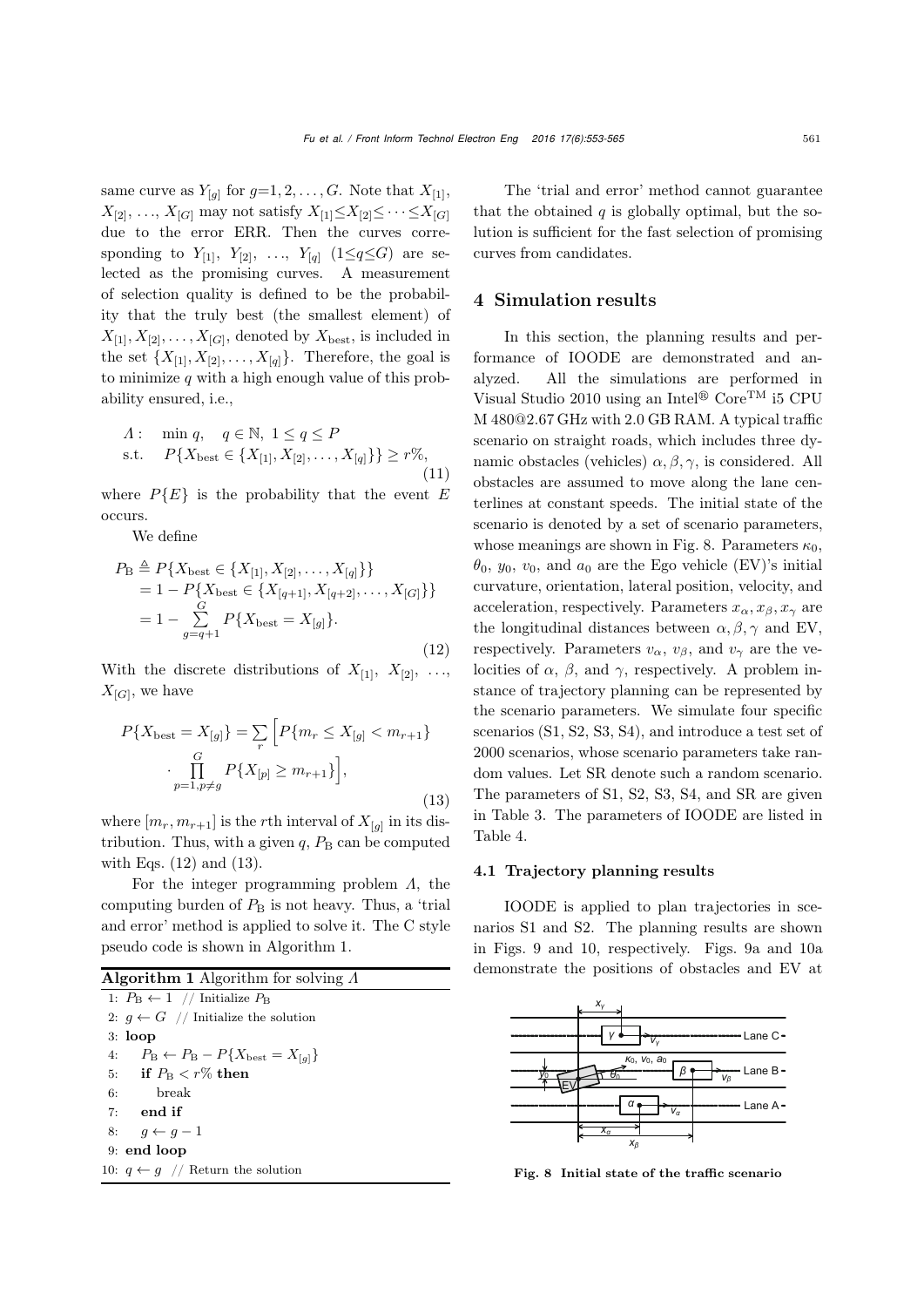$t = 0, 0.5, 1.0, 1.5$  s (from top to bottom). The blue line is the generated trajectory curve with a red circle and a blue star representing the start and end points, respectively. The bodies of EV and obstacles are denoted by gray and white rectangles, respectively. Figs. 9b and 10b demonstrate the generated acceleration profile where the 25 blue blocks represent the accelerations in 25 trajectory segments.

In scenario S1, the preceding vehicle  $\beta$  moves

<span id="page-9-0"></span>Table 3 Parameters of traffic scenarios

| Parameter                    | Parameter value |        |       |        |                  |  |  |
|------------------------------|-----------------|--------|-------|--------|------------------|--|--|
|                              | S1              | S2     | S3    | S4     | SR.              |  |  |
| $y_0$ (feet)                 | $-2$            | 3      | 5     | $-3$   | $U(-6,6)$        |  |  |
| $\theta_0$ (rad)             | 0.1             | $-0.1$ | 0.3   | $-0.4$ | $U(-0.5, 0.5)$   |  |  |
| $\kappa_0$ (1/feet)          | 0               | 0      | 0.01  | 0.02   | $U(-0.02, 0.02)$ |  |  |
| $v_0$ (feet/s)               | 35              | 30     | 40    | 20     | U(10, 60)        |  |  |
| $a_0$ (feet/s <sup>2</sup> ) | 0               | 0      | 4     | $-2$   | $U(-6, 6)$       |  |  |
| $x_{\alpha}$ (feet)          | 10              | 0      | $-50$ | 10     | $U(-100, 100)$   |  |  |
| $v_{\alpha}$ (feet/s)        | 30              | 50     | 30    | 50     | U(10, 60)        |  |  |
| $x_{\beta}$ (feet)           | 50              | 50     | 80    | 160    | U(50, 200)       |  |  |
| $v_{\beta}$ (feet/s)         | 20              | 30     | 40    | 50     | U(10, 60)        |  |  |
| $x_{\gamma}$ (feet)          | $-30$           | 20     | $-80$ | $-20$  | $U(-100, 100)$   |  |  |
| $v_{\gamma}$ (feet/s)        | 10              | 30     | 50    | 20     | U(10, 60)        |  |  |

 $\mathcal{U}(a, b)$  represents the uniform distribution on interval [a, b]



slower than EV. Since Lane A is occupied by  $\alpha$  which stops EV from entering but Lane C is not, the optimal trajectory for EV is to perform a lane change into the left adjacent lane. EV first has to decelerate to keep a safe distance from  $\beta$ , but afterwards EV can accelerate (Fig. 9b) to enter Lane C. While in scenario S2, since Lane A and Lane C are both occupied, EV can stay only in Lane B and adjust its speed to follow  $\beta$  (Fig. 10b).

In addition, we simulate IOODE in a rolling horizon framework. The replanning cycle  $T_0$  can be as small as possible but should be larger than the time consumed for computing a trajectory. Here, we set  $T_0 = 0.3$  s. Fig. [11](#page-10-1) gives an example, where EV overtakes a slower moving vehicle in the middle lane by performing a double lane change maneuver.

#### 4.2 Computing budget allocation analysis

The processes of computing budget allocation for trajectory planning in scenarios S1 and S2 are depicted in Figs. [12](#page-10-2) and [13,](#page-11-0) respectively. For scenario S1, the best curve is determined after four



<span id="page-9-1"></span>Fig. 9 Planning results in scenario S1: (a) trajectory curve; (b) acceleration profile. References to color refer to the online version of this figure

<span id="page-9-2"></span>Fig. 10 Planning results in scenario S2: (a) trajectory curve; (b) acceleration profile. References to color refer to the online version of this figure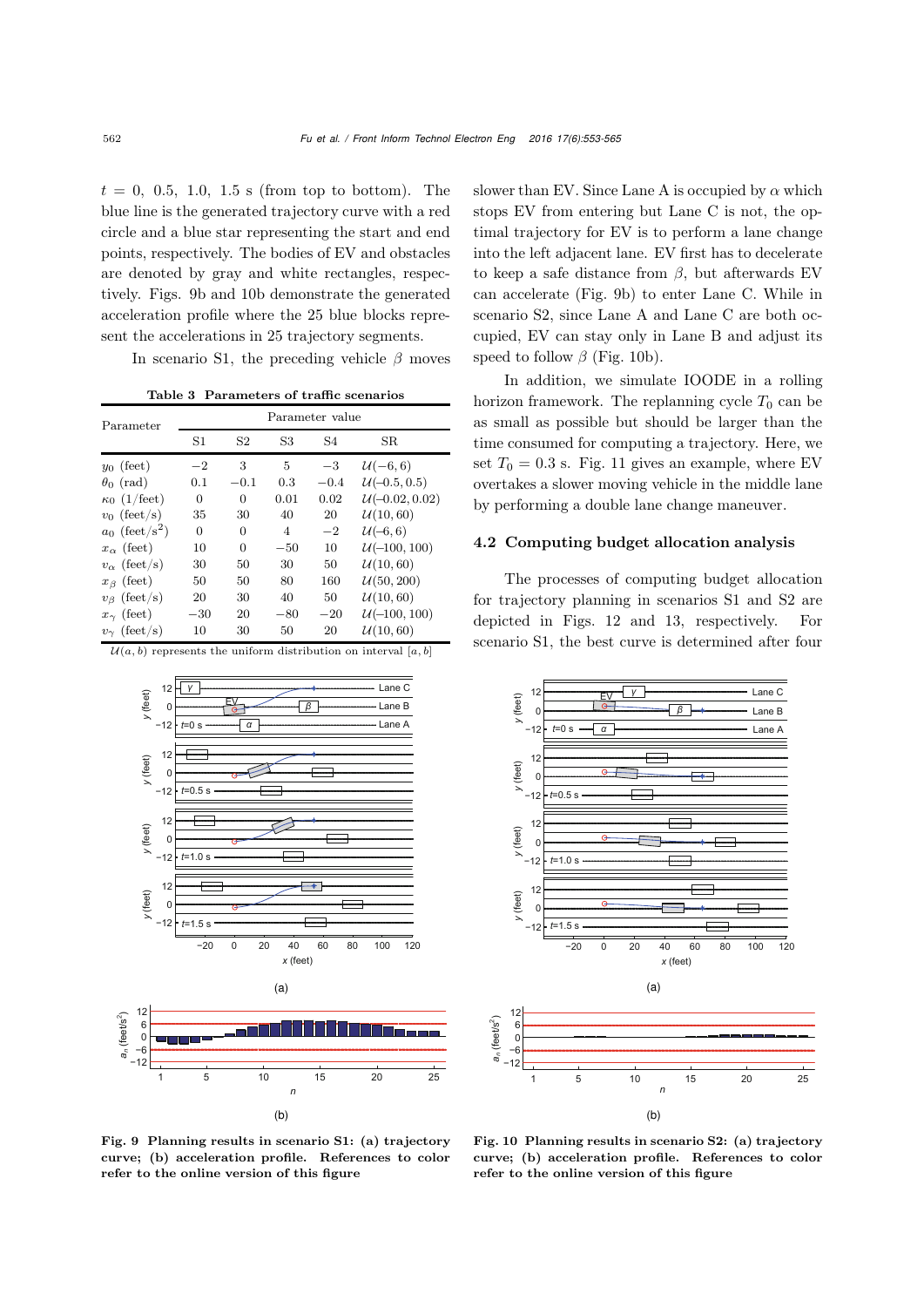rounds of iterative budget allocation. The posterior PDs of the rough curve evaluation  $\hat{J}_O(g,\infty)$  at  $l = 0, 1, 2, 3$  are shown in Fig. 12. Each short line depicts the interval where the evaluation possibly takes its value. The red lines marked with 'x' represent the selected promising curves (i.e.,  $\mathbb{P}_{l+1}$ ), while the blue lines represent the remaining ones (i.e.,  $\mathbb{Q} - \mathbb{P}_{l+1}$ . For example, when  $l = 0$ , 14/63≈22.2% of the curves are selected and the computing budget will be allocated to them. When  $l = 3$ , the curve with the best rough evaluation is selected as the best curve.

For scenario S2, the best curve is determined with only one round of budget allocation performed. The symbols in Fig. [13](#page-11-0) are identically defined as in Fig. [12.](#page-10-2) Curve 63 is significantly better than the rest, and thus it is directly selected even though only 20 iterations are performed.



<span id="page-10-1"></span>Fig. 11 IOODE performed in a rolling horizon framework with a replanning cycle  $T_0 = 0.3$  s

#### 4.3 Algorithm performance analysis

We apply OODE and IOODE to solve the 2000 random problem instances in the test set. OODE ap-plies the framework in Fig. [2](#page-4-0) to solve  $\Pi_1$ , where each candidate curve is roughly evaluated by executing 80 iterations (equal to the largest possible number of iterations for evaluating a curve in IOODE). The real rank of the 'best' curve picked by the two algorithms is investigated. We can compute the percentage of the results where the selected curve truly ranks in the top- $\xi\%$ , i.e., TRP. Fig. [14](#page-11-1) shows the relationship between  $\xi$ % and TRP. The curves of OODE and IOODE are very close, which means no loss of solution quality is induced with the introduction of intelligent computing budget allocation. IOODE ob-



<span id="page-10-2"></span>Fig. 12 Computing budget allocation for trajectory planning in scenario S1: (a)  $l = 0$ ; (b)  $l = 1$ ; (c)  $l = 2$ ; (d)  $l = 3$ . References to color refer to the online version of this figure

| Parameter     | Value | Interpretation                                                                           |
|---------------|-------|------------------------------------------------------------------------------------------|
| G             | 63    | Total number of candidate trajectory curves                                              |
| К             | 5     | Number of circles used to accurately represent EV's body                                 |
| $K_c$         | 1     | Number of circles used to roughly represent EV's body                                    |
| N             | 25    | Number of segments, into which the trajectory is accurately divided                      |
| $N_c$         | 5     | Number of segments, into which the trajectory is roughly divided                         |
| $NP_c$        | 10    | Population size of DE                                                                    |
| $F_c$         | 0.85  | Differential weight of DE                                                                |
| $CR_c$        | 0.95  | Crossover probability of DE                                                              |
| $I_c$         | 20    | Number of iterations allocated to each selected promising curve                          |
| $L_{\rm max}$ | 4     | Largest allowed number of budget allocation procedures                                   |
| $r\%$         | 99.9% | Lowest accepted probability that the truly best curve is included in the selected curves |

<span id="page-10-0"></span>Table 4 Parameters of IOODE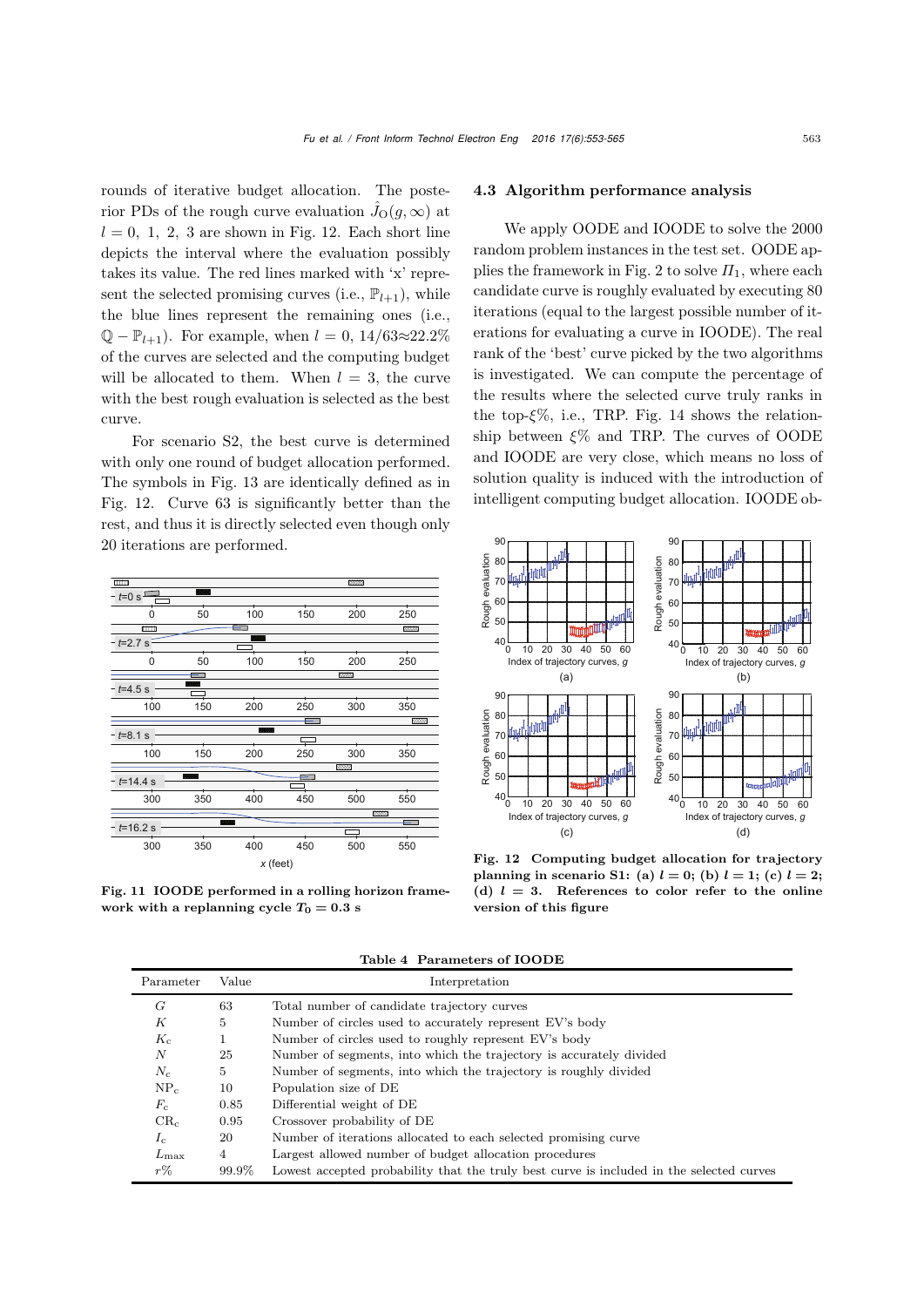tains a top-5% trajectory curve with probability 0.95, and a top-10% curve with probability 0.97.

Then we compare the performance of three algorithms (OODE, IOODE, and the traditional intelligent optimization algorithm DE), which are applied to solve the problem instances in scenarios S1–S4 and the test set. The results are given in Table [5.](#page-11-2) DE assumes that the curve parameter *p* takes its value in the minimum continuous set that contains  $p_1, p_2, \ldots, p_G$ , and then directly optimizes *p* and *a*.

DE optimizes the trajectory curve continuously while OODE and IOODE discretize the continuous space into a limited number of candidate curves. Thus, DE statistically returns a better solution than OODE and IOODE (see the column  $\overline{J}$  for SR'). However, due to the complexity of the highdimensional, non-convex solution space, DE consumes much more time and sometimes is trapped in a local optimum (e.g., 'J for S4'). We see no significant difference between the solution quality of IOODE and OODE, but the average planning speed of IOODE is about 20% faster than that of OODE. In the worst case (i.e., all candidate curves have equal evaluation values), IOODE would deteriorate to be the equal allocation schema, the same as OODE. However, this is rare in real applications.



<span id="page-11-0"></span>Fig. 13 Computing budget allocation for trajectory planning in scenario S2. References to color refer to the online version of this figure

IOODE generates a trajectory of time length 1.5 s in 200 ms. During the planning period, the largest position estimation error for an obstacle due to the constant speed assumption is  $0.5 \times 3.5$  m/s<sup>2</sup>  $\times$  $(0.2 \text{ s})^2 = 0.07 \text{ m}$ , where 3.5 m/s<sup>2</sup> is the obstacle's largest acceleration/deceleration. Consequently, this assumption is believed to be valid and IOODE is capable of working in real time.

### 5 Conclusions

We propose a novel candidate-curve-based trajectory planning algorithm named 'IOODE' by introducing intelligent computing budget allocation into OODE. When selecting the best curve based on curve evaluation, IOODE iteratively allocates the computing budget to promising designs, which effectively reduces the computing cost. The simulation results show that IOODE is about 20% faster than OODE with no loss of solution quality. In addition, the framework of computing budget allocation shown here can be applied to other candidate-curve-based planning methods. The key is to build an evaluation model whose accuracy depends on the computing cost and a selection model which selects good designs based on biased evaluations.

However, due to the fact that IOODE spends at



<span id="page-11-1"></span>Fig. 14 Top rank percentage (TRP) vs. *ξ*% using IOODE and OODE to select the best curve

<span id="page-11-2"></span>Table 5 Algorithm performances of DE, OODE, and IOODE

| Algorithm    | $J$ for $S1$ | $J$ for $S2$ | $J$ for S3 | $J$ for $S4$ | $J$ for $SR$ | $\overline{T}$ for SR (ms) |
|--------------|--------------|--------------|------------|--------------|--------------|----------------------------|
| DE           | 43.66        | 53.00        | 30.15      | 35.32        | 38.19        | 2449.9                     |
| OODE         | 46.98        | 52.86        | 30.30      | 32.15        | 40.55        | 244.3                      |
| <b>IOODE</b> | 47.02        | 52.84        | 30.35      | 32.19        | 40.58        | 198.8                      |

J for S1, S2, S3, S4 represent the performance evaluations of the obtained solutions in scenarios S1, S2, S3, S4, respectively;  $\overline{J}$  for SR represents the mean evaluation of the solutions of the problems in the test set;  $\overline{T}$  for SR represents the mean CPU time for solving the problems in the test set